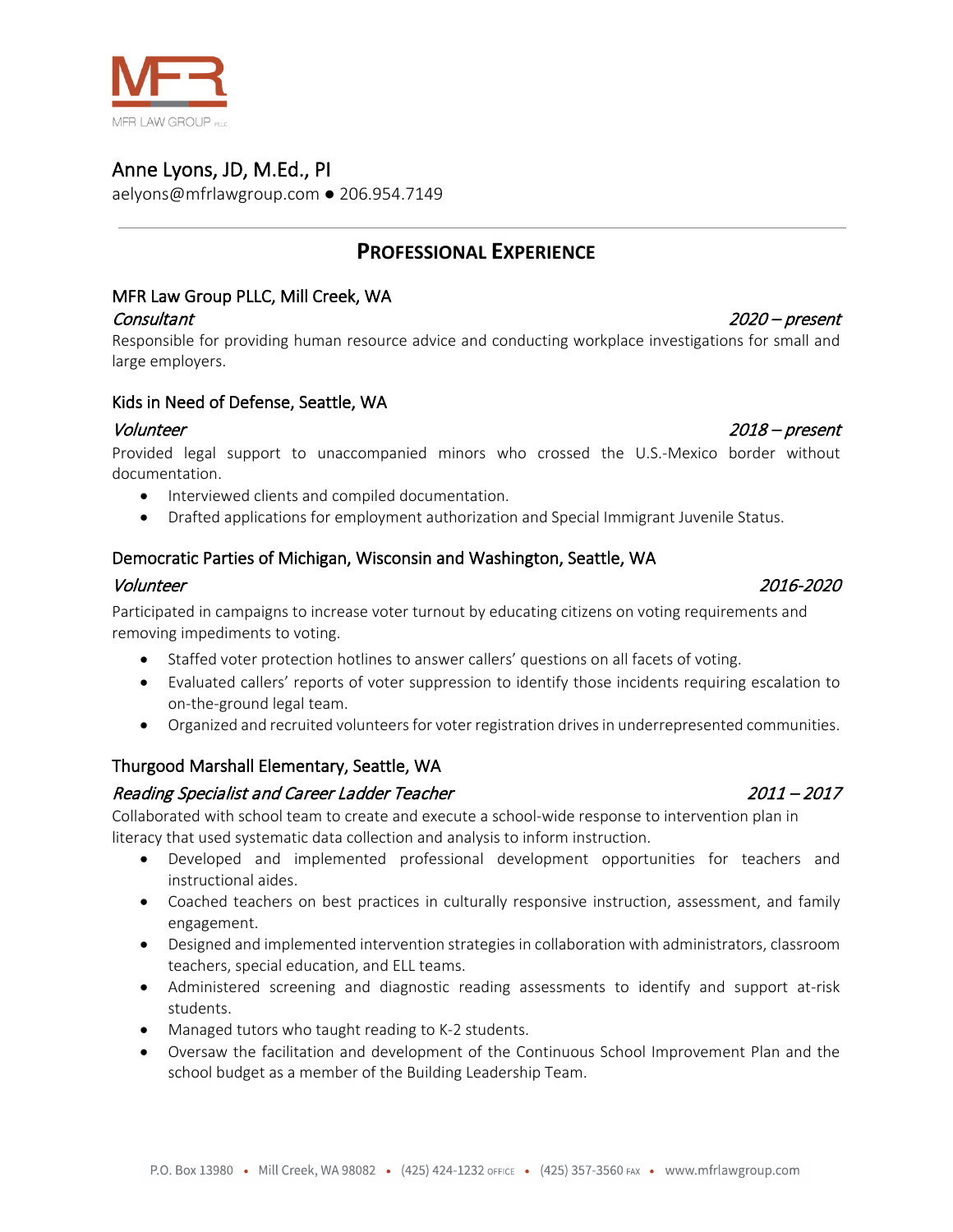#### Montlake Elementary, Seattle, WA

### Special Education-Resource Teacher 2010-2011

Developed and implemented Individualized Education Programs (IEPs) for students with disabilities in consultation with school team and families.

- Adapted general education curriculum to meet the needs of students with IEPs.
- Created and implemented effective classroom behavior management systems that focused on positive supports and reinforcement of valued behaviors.

### Juvenile Diabetes Research Foundation (JDRF), Seattle, WA

#### WA State Leader for Government Relations - Volunteer 2003 - 2006

Collaborated with national JDRF staff, local advocates, and community partners to establish and advance JDRF policy objectives.

- Lobbied elected officials at the state and federal level about JDRF positions.
- Developed outreach campaigns and recruited individuals and families to serve as advocates.

### International Trade Administration, Washington, DC

### Executive Director – Trade Promotion Coordinating Committee 1993 – 1993 – 1995

Managed a team responsible for coordinating inter-agency review of U.S. export programs.

- Compiled budget and program data.
- Drafted annual reports to Congress outlining national export strategy priorities and resource allocations.
- Served on the negotiating team for U.S. Japan trade negotiations.

### Clinton-Gore Presidential Campaign and Transition Team, Little Rock, AR and Washington, DC

#### Researcher/Writer 1992 - 1993

- Wrote briefing papers and talking points for high level surrogates (including members of Congress and governors) speaking at campaign events.
- Interviewed senior U.S. Commerce Department officials as part of Presidential transition team.
- Prepared a report on the key international trade issues facing the incoming Clinton administration.

#### Van Bael & Bellis, Brussels, Belgium

#### Attorney 1989 – 1992

Practiced international trade law.

- Advised the governments of Japan and Hong Kong in multilateral trade negotiations concerning the revision of GATT anti-dumping rules.
- Represented multinational corporations in anti-dumping and customs investigations by the European Commission.

#### Piper and Marbury, Washington, DC

- Drafted corporate governance and acquisition documents.
- Researched and wrote memoranda on corporate law issues.

### Attorney 1988 – 1989